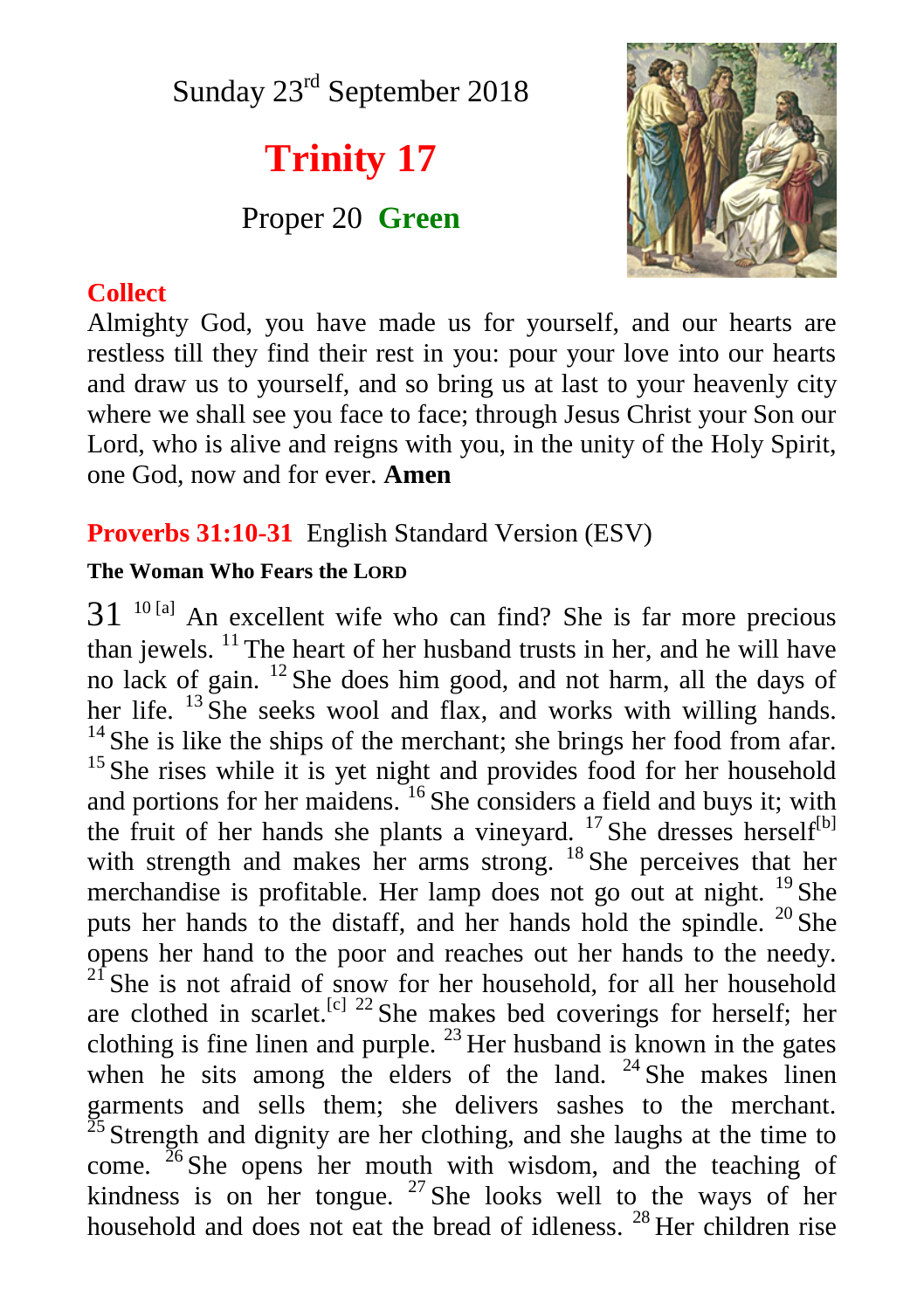up and call her blessed; her husband also, and he praises her:  $29 \text{ "Many]}$ women have done excellently, but you surpass them all." <sup>30</sup> Charm is deceitful, and beauty is vain, but a woman who fears the LORD is to be praised. <sup>31</sup> Give her of the fruit of her hands, and let her works praise her in the gates.

**Footnotes:** a. verses 10-13 are an acrostic poem, each verse beginning with the successive letters of the Hebrew alphabet. b. Hebrew *She girds her loins*. c. or *in double thickness*.

**COMMENT:** The supremely efficient homemaker receives the praise of her husband and children. The poem was written in acrostic form in which the first letter of each verse follows the order of the Hebrew alphabet. Although not evident in the English translation, this had two advantages for Hebrew students: the style indicated that the teacher was dealing seriously with the subject; and it aided memorization. The description of this woman's activities outside her home depicts her as one who plays a significant role in the economic world (verses 16, 18 and 24). Her tasks mainly related to normal household duties such as weaving (verse19) and the making of fine clothes for her family and for sale (verses 19, 21, 22 and 24), but in verse 16, it shows her engaged in a property transaction in order to plant a vineyard. This normally would have been her husband's responsibility, but may be a device to show how respected, and important in the community she is. It would be a mistake to assume women were subservient within the culture of the Old Testament. One example to counter this is Deborah, Judge of Israel (Judges 4:4). This reading is often used as part of a tribute a devout Christian woman's funeral. It ranks with the passage from the Deuterocanon; Ecclesiasticus 44: "Let us now praise famous men and our fathers who begat them."

# **Mark 9:30-37** English Standard Version (ESV)

#### **Jesus Again Foretells Death, Resurrection**

 $3<sup>30</sup>$  They went on from there and passed through Galilee. And he did not want anyone to know,  $31$  for he was teaching his disciples, saying to them, "The Son of Man is going to be delivered into the hands of men, and they will kill him. And when he is killed, after three days he will rise."<sup>32</sup> But they did not understand the saying, and were afraid to ask him.

# **Who Is the Greatest?**

 $33$  And they came to Capernaum. And when he was in the house he asked them, "What were you discussing on the way?"  $34$  But they kept silent, for on the way they had argued with one another about who was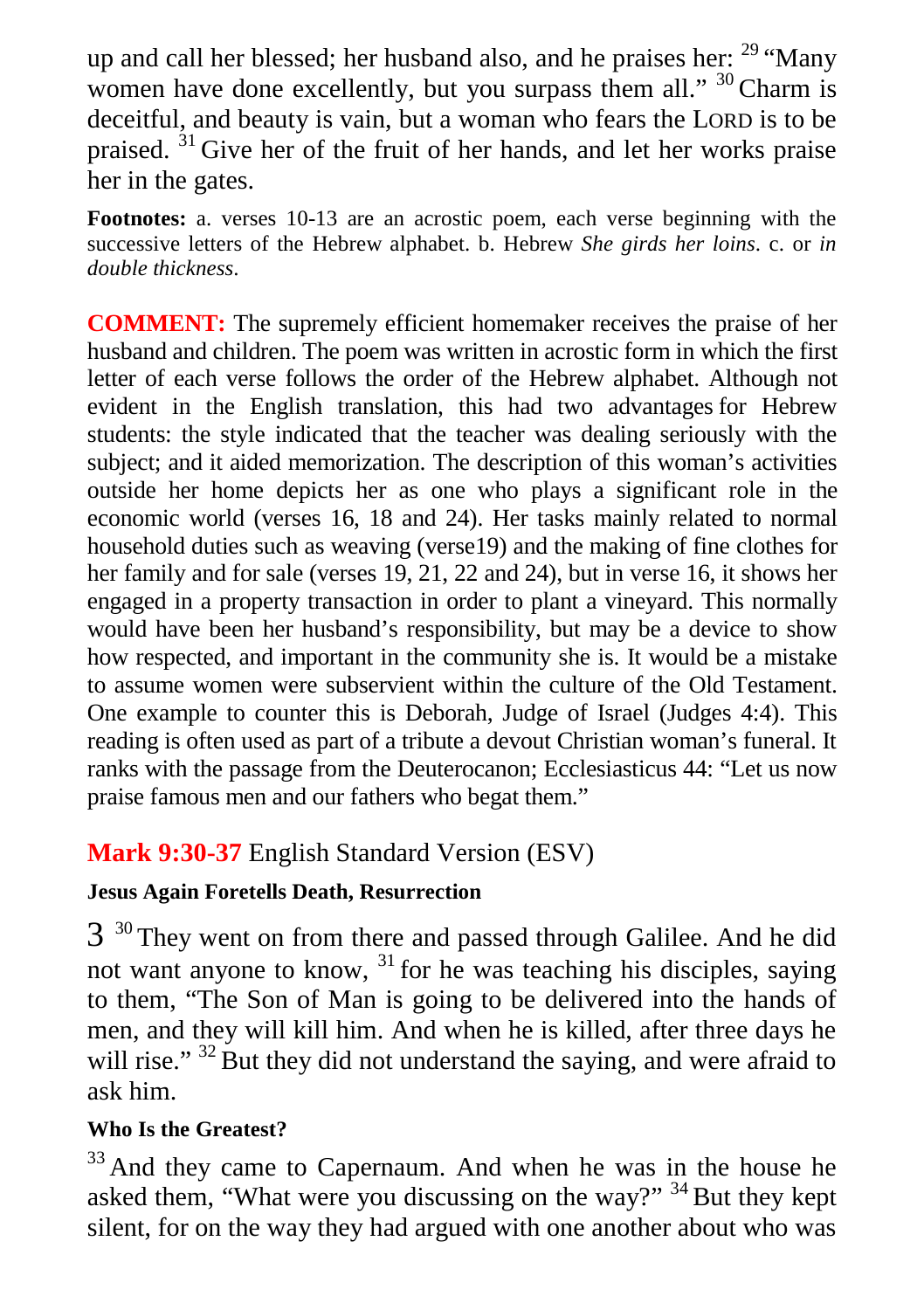the greatest. <sup>35</sup> And he sat down and called the twelve. And he said to them, "If anyone would be first, he must be last of all and servant of all." <sup>36</sup> And he took a child and put him in the midst of them, and taking him in his arms, he said to them,  $37 \div W$  hoever receives one such child in my name receives me, and whoever receives me, receives not me but him who sent me."

**COMMENT:** Bound for Jerusalem, Jesus continued teaching his disciples that the cross would be his inevitable end. Now that they knew he was the Messiah, however, they had another agenda. Which of them were to have prominence in the Messiah's kingdom? It took a child set in their midst to show them what serving with really meant. To be with him in his divinely appointed glory involved humiliation like his. Naturally they failed to understand it. Do we even now? If that is what is involved, who really wants the cross of discipleship? The principle of it all seems so out of touch with our age with its motifs of selfishness and success.

# **Psalm 1** *Beatus vir qui non abiit* Grail Psalter

# **R Happy the man who has placed his trust in the Lord.**

<sup>1</sup> Happy indeed is the man who follows not the counsel of the wicked, nor lingers in the way of sinners nor sits in the company of scorners,  $2$  but whose delight is the law of the Lord and who ponders his law day and night. **R**

<sup>3</sup> He is like a tree that is planted beside the flowing waters, that yields its fruit in due season and whose leaves shall never fade; and all that he does shall prosper. 4 Not so are the wicked, not so! **R**

For they like winnowed chaff shall be driven away by the wind.

<sup>5</sup> When the wicked are judged they shall not stand, nor find room among those who are just;

<sup>6</sup> for the Lord guards the way of the just but the way of the wicked leads to doom. **R**